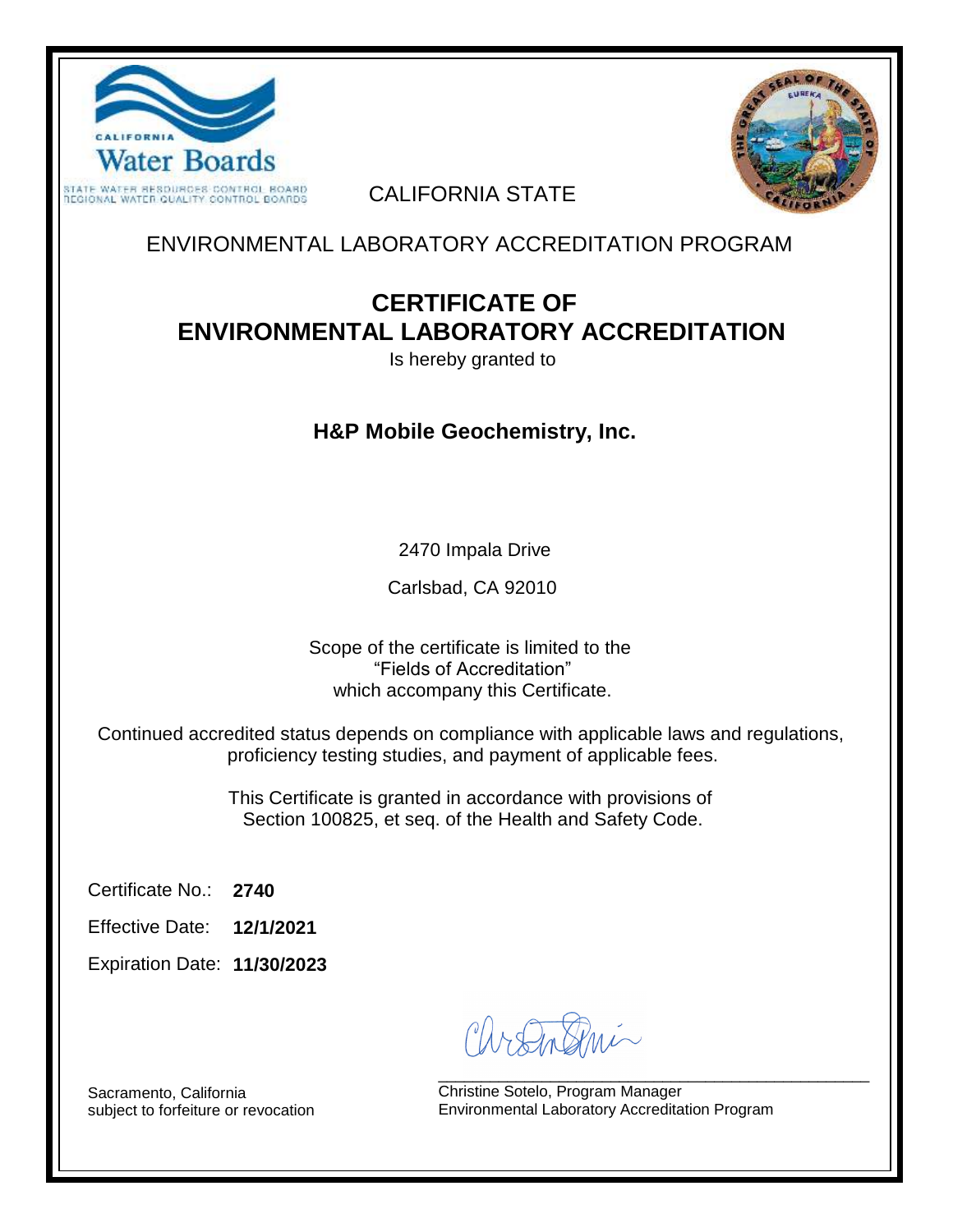

### **CALIFORNIA STATE ENVIRONMENTAL LABORATORY ACCREDITATION PROGRAM Fields of Accreditation**



**Certificate Number: 2740**

#### **H&P Mobile Geochemistry, Inc.**

Carlsbad, CA 92010 Phone: 7608049678 License Plate: 8Z33300 License State: CA Vehicle ID: 1FDKE37G8NHB50666 **Expiration Date:11/30/2023** 2470 Impala Drive

| <b>Field of Accreditation:116 - Volatile Organic Compounds in Hazardous Waste</b> |     |                                                                 |            |  |  |
|-----------------------------------------------------------------------------------|-----|-----------------------------------------------------------------|------------|--|--|
| 116.265                                                                           | 001 | Benzene                                                         | EPA 8260 B |  |  |
| 116.265                                                                           | 002 | Bromobenzene                                                    | EPA 8260 B |  |  |
| 116.265                                                                           | 003 | Bromochloromethane                                              | EPA 8260 B |  |  |
| 116.265                                                                           | 004 | Bromodichloromethane                                            | EPA 8260 B |  |  |
| 116.265                                                                           | 005 | Bromoform                                                       | EPA 8260 B |  |  |
| 116.265                                                                           | 006 | Bromomethane (Methyl Bromide)                                   | EPA 8260 B |  |  |
| 116.265                                                                           | 007 | n-Butylbenzene                                                  | EPA 8260 B |  |  |
| 116.265                                                                           | 008 | sec-Butylbenzene                                                | EPA 8260 B |  |  |
| 116.265                                                                           | 009 | tert-Butylbenzene                                               | EPA 8260 B |  |  |
| 116.265                                                                           | 011 | Carbon Tetrachloride                                            | EPA 8260 B |  |  |
| 116.265                                                                           | 012 | Chlorobenzene                                                   | EPA 8260 B |  |  |
| 116.265                                                                           | 013 | Chlorodibromomethane (Dibromochloromethane)                     | EPA 8260 B |  |  |
| 116.265                                                                           | 014 | Chloroethane                                                    | EPA 8260 B |  |  |
| 116.265                                                                           | 015 | Chloroform                                                      | EPA 8260 B |  |  |
| 116.265                                                                           | 016 | Chloromethane (Methyl Chloride)                                 | EPA 8260 B |  |  |
| 116.265                                                                           | 017 | Dibromomethane                                                  | EPA 8260 B |  |  |
| 116.265                                                                           | 018 | Dichlorodifluoromethane (Freon 12)                              | EPA 8260 B |  |  |
| 116.265                                                                           | 019 | cis-1,2-Dichloroethylene (cis 1,2 Dichloroethene)               | EPA 8260 B |  |  |
| 116.265                                                                           | 020 | trans-1,2-Dichloroethylene (trans- 1,2 Dichloroether EPA 8260 B |            |  |  |
| 116.265                                                                           | 021 | cis-1,3-Dichloropropylene (cis 1,3 Dichloropropene) EPA 8260 B  |            |  |  |
| 116.265                                                                           | 022 | trans-1,3-Dichloropropylene (trans-1,3 DichloropropEPA 8260 B   |            |  |  |
| 116.265                                                                           | 023 | Ethylbenzene                                                    | EPA 8260 B |  |  |
| 116.265                                                                           | 024 | Hexachlorobutadiene                                             | EPA 8260 B |  |  |
| 116.265                                                                           | 025 | Methyl tert-butyl Ether (MTBE)                                  | EPA 8260 B |  |  |
| 116.265                                                                           | 026 | Methylene Chloride (Dichloromethane)                            | EPA 8260 B |  |  |
| 116.265                                                                           | 027 | Naphthalene                                                     | EPA 8260 B |  |  |
| 116.265                                                                           | 029 | N-propylbenzene                                                 | EPA 8260 B |  |  |
| 116.265                                                                           | 030 | Styrene                                                         | EPA 8260 B |  |  |
| 116.265                                                                           | 031 | Tetrachloroethylene (Tetrachloroethene)                         | EPA 8260 B |  |  |
| 116.265                                                                           | 032 | Toluene                                                         | EPA 8260 B |  |  |
| 116.265                                                                           | 033 | Trichloroethylene (Trichloroethene)                             | EPA 8260 B |  |  |
| 116.265                                                                           | 034 | Trichlorofluoromethane                                          | EPA 8260 B |  |  |
| 116.265                                                                           | 035 | Vinyl Chloride                                                  | EPA 8260 B |  |  |

As of 12/1/2021 , this list supersedes all previous lists for this certificate number. Customers: Please verify the current accreditation standing with the State. Page 1 of 3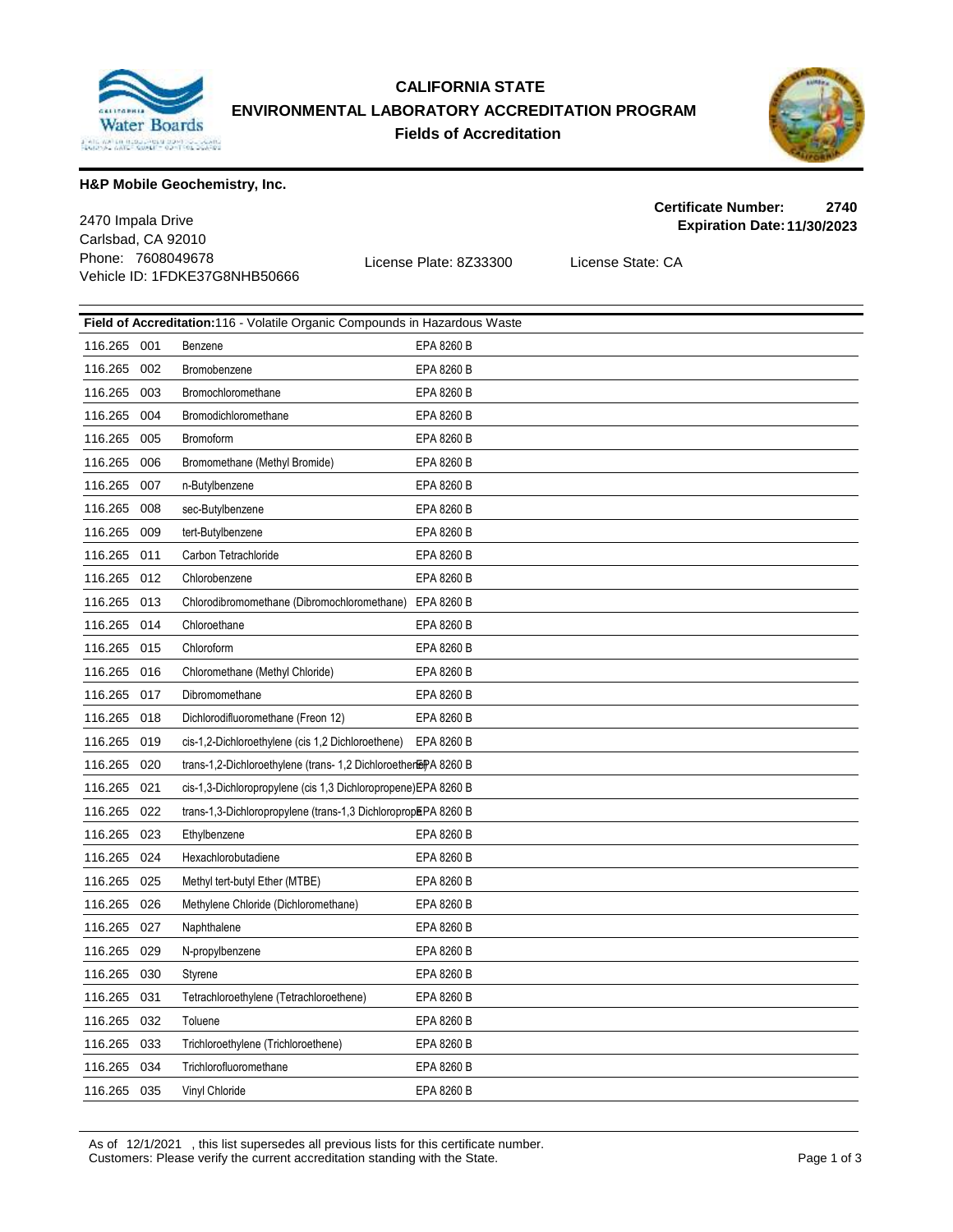#### **H&P Mobile Geochemistry, Inc.**

| 116.265 | 036 | m+p-Xylene                                                                                  | EPA 8260 B |
|---------|-----|---------------------------------------------------------------------------------------------|------------|
| 116.265 | 037 | o-Xylene                                                                                    | EPA 8260 B |
| 116.265 | 038 | m-Xylene                                                                                    | EPA 8260 B |
| 116.265 | 039 | p-Xylene                                                                                    | EPA 8260 B |
| 116.265 | 040 | 1,1-Dichloroethane                                                                          | EPA 8260 B |
| 116.265 | 041 | 1,1-Dichloroethylene (1,1-Dichloroethene)                                                   | EPA 8260 B |
| 116.265 | 042 | 1,1,1-Trichloroethane                                                                       | EPA 8260 B |
| 116.265 | 043 | 1,1,1,2-Tetrachloroethane                                                                   | EPA 8260 B |
| 116.265 | 044 | 1,1,2,2-Tetrachloroethane                                                                   | EPA 8260 B |
| 116.265 | 045 | 1.1.2-Trichloroethane                                                                       | EPA 8260 B |
| 116.265 | 046 | 1,2-Dichlorobenzene                                                                         | EPA 8260 B |
| 116.265 | 047 | 1,2-Dichloroethane (Ethylene Dichloride)                                                    | EPA 8260 B |
| 116.265 | 048 | 1,2-Dibromoethane (EDB)                                                                     | EPA 8260 B |
| 116.265 | 049 | 1,2-Dibromo-3-chloropropane (DBCP)                                                          | EPA 8260 B |
| 116.265 | 050 | 1,2-Dichloropropane                                                                         | EPA 8260 B |
| 116.265 | 051 | 1,2,3-Trichloropropane (TCP)                                                                | EPA 8260 B |
| 116.265 | 052 | 1.2.4-Trichlorobenzene                                                                      | EPA 8260 B |
| 116.265 | 053 | 1,3-Dichlorobenzene                                                                         | EPA 8260 B |
| 116.265 | 054 | 1,4-Dichlorobenzene                                                                         | EPA 8260 B |
| 116.265 | 056 | 4-Chlorotoluene                                                                             | EPA 8260 B |
| 116.265 | 059 | Diisopropyl ether (DIPE)                                                                    | EPA 8260 B |
|         |     |                                                                                             |            |
| 116.265 | 062 | tert-Amyl Methyl Ether (TAME)                                                               | EPA 8260 B |
|         |     | Field of Accreditation:132 - Volatile Organic Compounds in Hazardous Waste (Matrix Aqueous) |            |
| 132.060 | 001 | Benzene                                                                                     | EPA 8260 B |
| 132.060 | 002 | Bromobenzene                                                                                | EPA 8260 B |
| 132.060 | 003 | Bromochloromethane                                                                          | EPA 8260 B |
| 132.060 | 004 | Bromodichloromethane                                                                        | EPA 8260 B |
| 132.060 | 005 | Bromoform                                                                                   | EPA 8260 B |
| 132.060 | 006 | Bromomethane (Methyl Bromide)                                                               | EPA 8260 B |
| 132.060 | 007 | n-Butylbenzene                                                                              | EPA 8260 B |
| 132.060 | 008 | sec-Butylbenzene                                                                            | EPA 8260 B |
| 132.060 | 009 | tert-Butylbenzene                                                                           | EPA 8260 B |
| 132.060 | 011 | Carbon Tetrachloride                                                                        | EPA 8260 B |
| 132.060 | 012 | Chlorobenzene                                                                               | EPA 8260 B |
| 132.060 | 013 | Chlorodibromomethane (Dibromochloromethane)                                                 | EPA 8260 B |
| 132.060 | 014 | Chloroethane                                                                                | EPA 8260 B |
| 132.060 | 015 | Chloroform                                                                                  | EPA 8260 B |
| 132.060 | 017 | Dibromomethane                                                                              | EPA 8260 B |
| 132.060 | 018 | Dichlorodifluoromethane (Freon 12)                                                          | EPA 8260 B |
| 132.060 | 019 | cis-1,2-Dichloroethylene (cis 1,2 Dichloroethene)                                           | EPA 8260 B |
| 132.060 | 020 | trans-1,2-Dichloroethylene (trans- 1,2 Dichloroether&PA 8260 B                              |            |

As of 12/1/2021 , this list supersedes all previous lists for this certificate number. Customers: Please verify the current accreditation standing with the State. Page 2 of 3